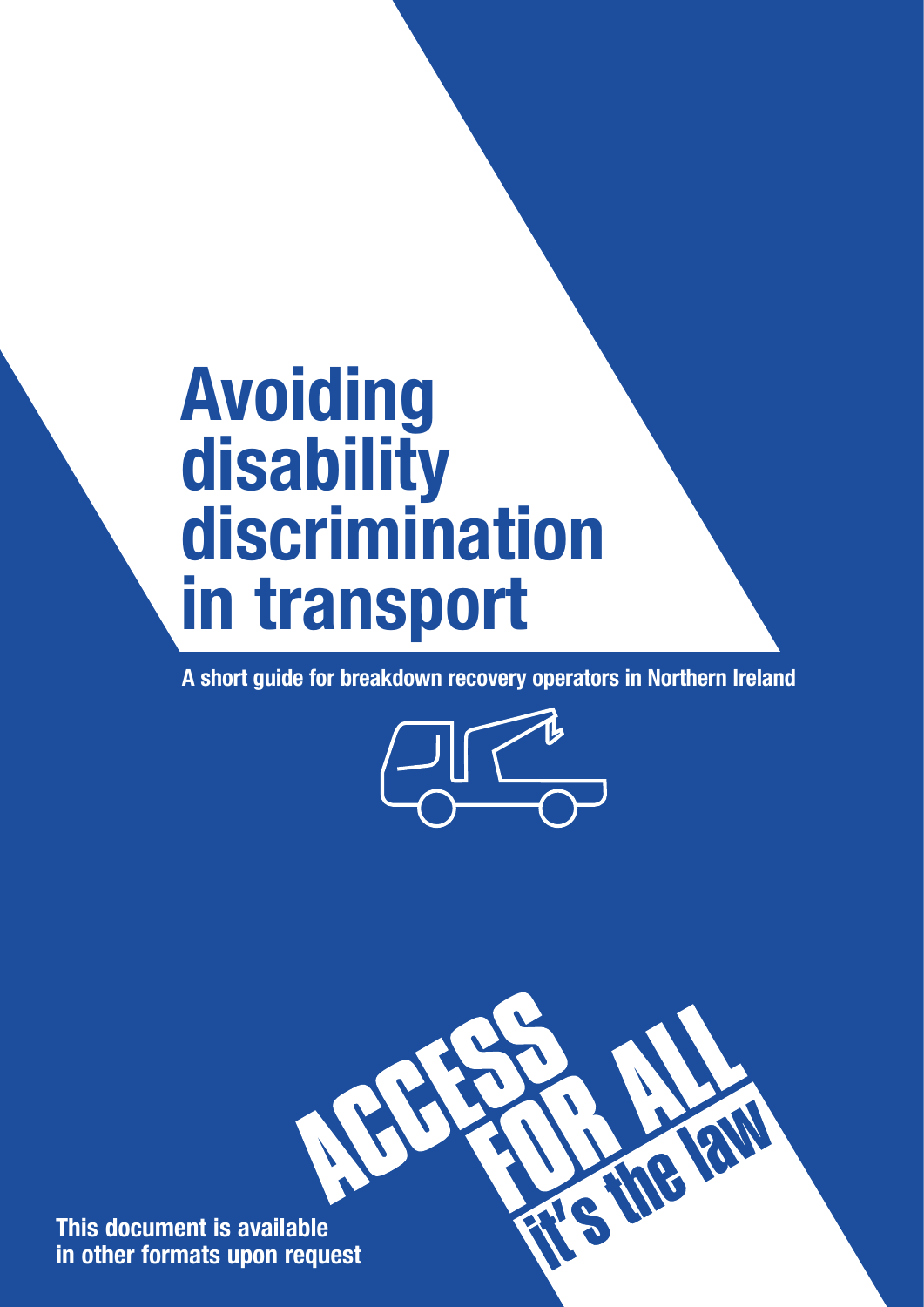

| Introduction                                                                                                    | 2              |
|-----------------------------------------------------------------------------------------------------------------|----------------|
| What does the law define as a breakdown recovery vehicle?                                                       | 3              |
| Who is protected?                                                                                               | 3              |
| What is disability discrimination?                                                                              | 5              |
| Less favourable treatment                                                                                       | 5              |
| Reasonable adjustments                                                                                          | 5              |
| When can a transport provider justify less favourable<br>treatment or a failure to make reasonable adjustments? | $\overline{7}$ |
| What can breakdown recovery operators do to<br>avoid discrimination?                                            | 8              |
| How can we help?                                                                                                | 10             |

The Equality Commission for Northern Ireland is responsible for equality legislation and provides a wide range of services to the public, employers and service providers including information on all aspects of the law. Our contact details are provided at the back of this leaflet.

This publication gives general guidance for transport providers and disabled people and should not be treated as an authoritative statement of the law.

Disability Discrimination Act, as amended by the Disability Discrimination (Transport Vehicles) Regulations (Northern Ireland).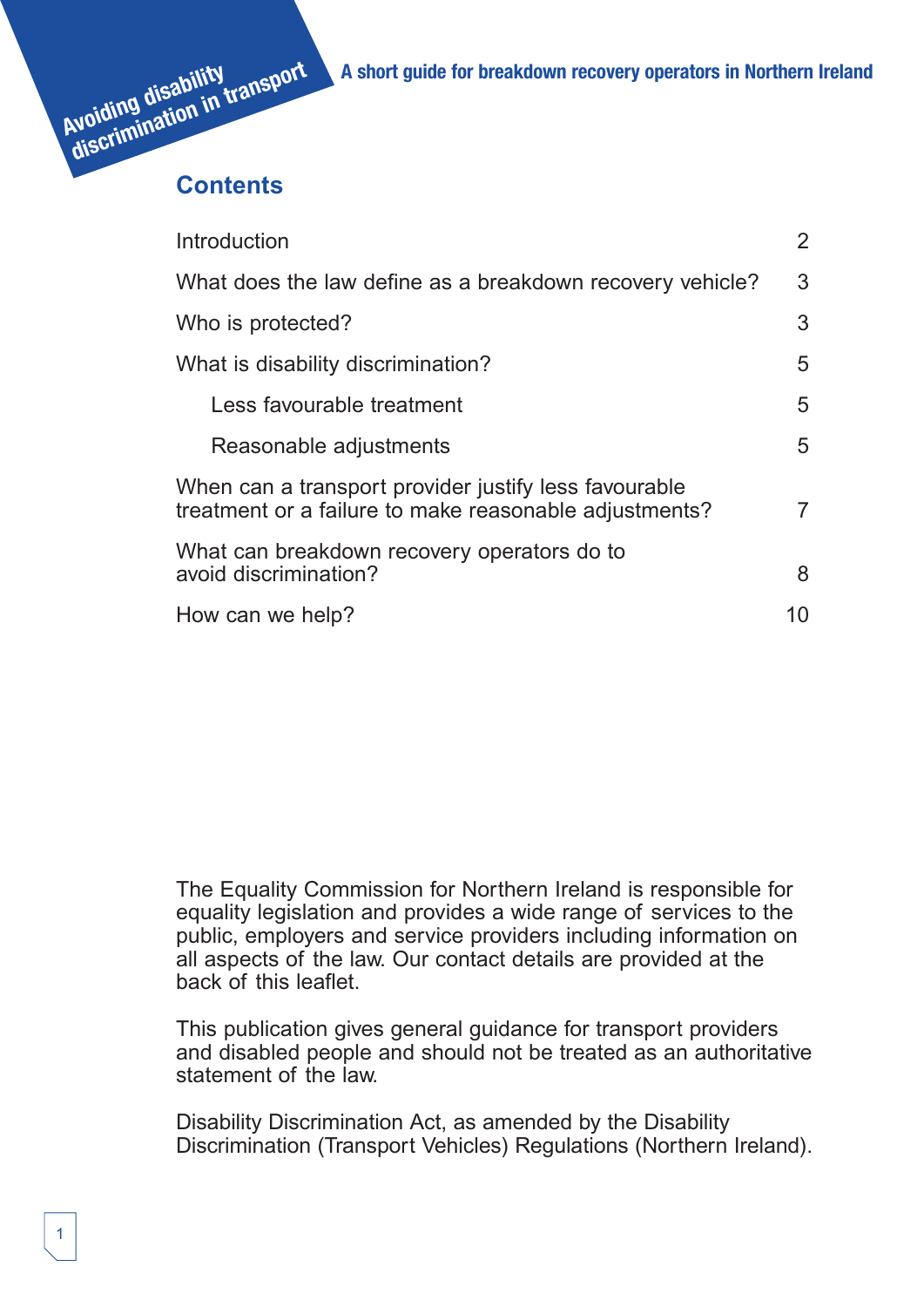

# **Introduction**

This booklet is aimed at helping breakdown recovery operators to ensure that they are complying with their legal obligations under the Disability Discrimination Act, as amended by the Disability Discrimination (Transport Vehicles) Regulations (Northern Ireland) (DDA). However, it is recommended that the operators read the Equality Commission's Code of Practice on the Provision and Use of Transport Vehicles and Code of Practice on Rights of Access, Goods, Facilities, Services and Premises for a full explanation of the legal duties on transport providers.

Disability discrimination legislation makes it unlawful for organisations which provide services to the public to discriminate against disabled people in the way in which they provide or do not provide those services. This includes transport providers.

All transport providers have duties under disability discrimination law in relation to transport infrastructure such as their buildings and information services. They also have duties in relation to the provision and use of the vehicles they provide.

The legislation makes it unlawful for transport providers to refuse or deliberately fail to provide a service to a disabled person. They must also make "reasonable adjustments" to take away or overcome elements in their services which present barriers to disabled people.

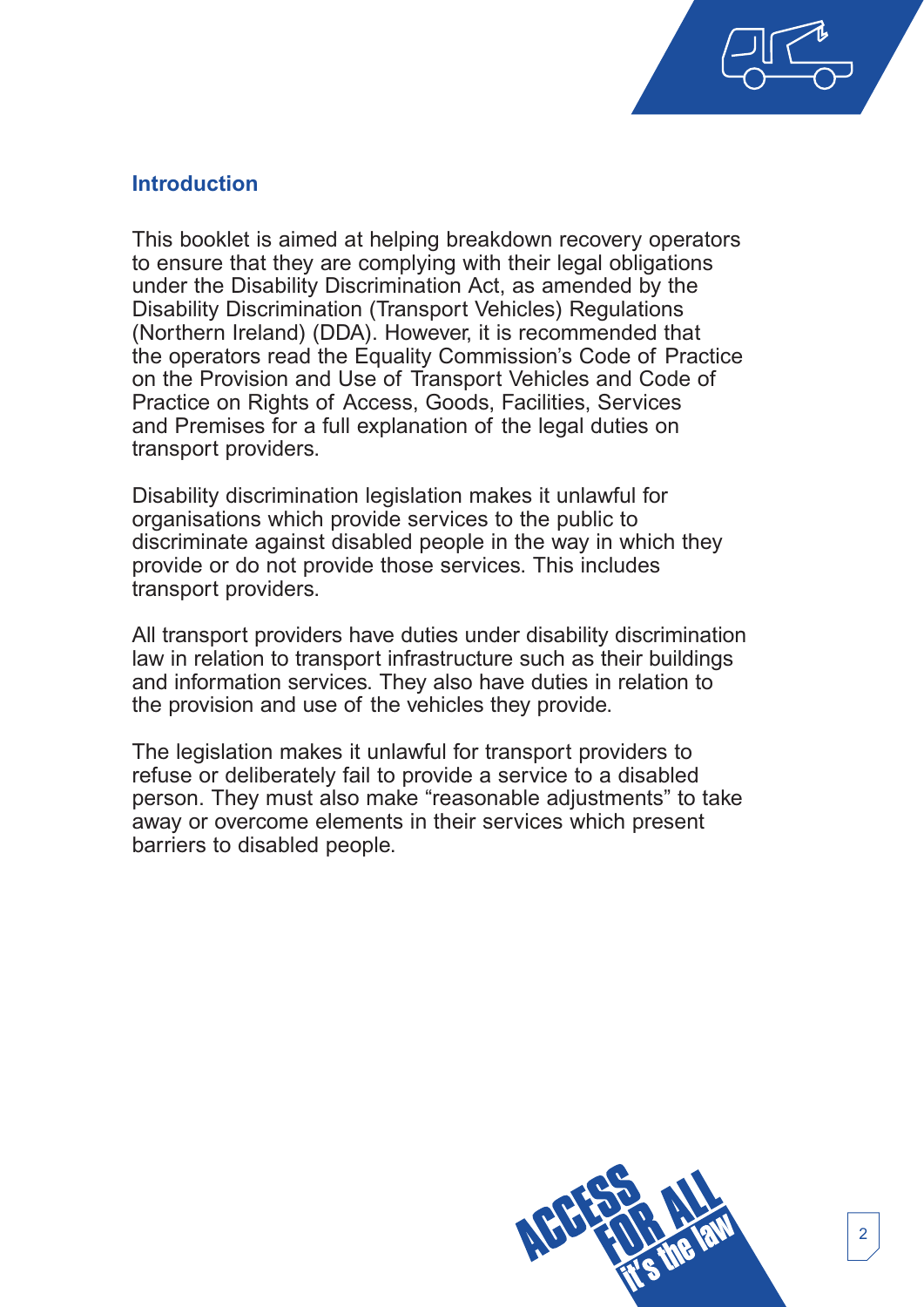#### **What does the law define as a breakdown recovery vehicle?**

The law defines breakdown recovery vehicles as those deployed by a breakdown or recovery operator, whether or not a third party or sub contractor is used. The purpose of these vehicles must be to transport the driver and occupants of a broken down vehicle from the scene of an accident or breakdown. A breakdown or recovery operator means the provider of roadside assistance services for the purpose of recovering or repairing a broken down vehicle.

#### **Who is protected?**

**Avoiding disability**

Any person who meets the definition of disability in the Disability Discrimination Act 1995 is covered by the legislation. That is someone who has a physical or mental impairment that has a substantial and long-term adverse effect on his or her ability to carry out normal day-to-day activities.

Some disabilities may be visible, but others may not be immediately obvious, such as mental ill health or epilepsy and this should be kept in mind by the breakdown operator. It is important that breakdown operators do not make assumptions about whether or not someone is disabled or the extent of someone's disability.

While making an application for a breakdown operator's membership scheme a customer discloses that they have a physical disability. The breakdown operator assumes that this means that the customer is unable to drive and asks for proof from the person's doctor that they are able to drive. This could be discrimination as the breakdown operator has made an assumption about the extent of the person's disability. A disabled person should be assessed in the same way as any other customer and if the person has a driving licence this should be sufficient proof that they are able to drive.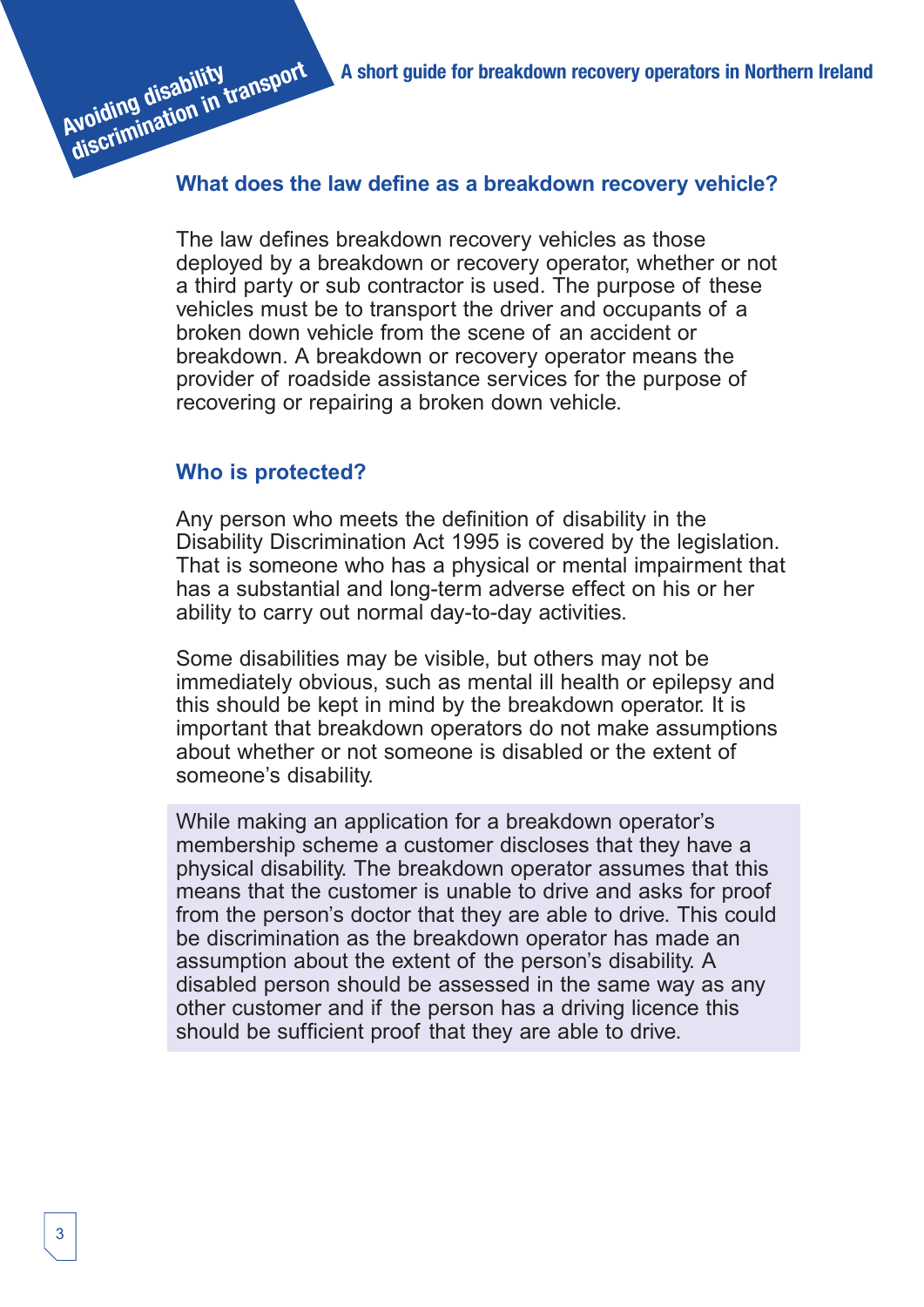The breakdown operator should concentrate on the needs of disabled people and should consider the service they provide and determine how they could make it more accessible for disabled people.

A breakdown operator reviews their services and decides to use SMS text messaging as an option to communicate with people with communication impairments. The customer can text the operator if their car breaks down and the operator will text back to get the necessary information to deploy a breakdown vehicle to the location. The breakdown operator publicises this service on their website and ensures that their staff members promote the service to anyone with communication impairments. This makes it easier for a person who is deaf or hard of hearing to access the service.

It may be useful for the operator to ask a standard question of all callers in order to find out if there are any disabled people in the vehicle who may require special assistance.

A wheelchair user calls their breakdown operator to report a breakdown. A note was added to their account upon applying for membership to say that the customer is disabled and to remind the operator to ask about special requirements. The operator determines that the car may not be repairable on site and that if the vehicle needs towed the customer cannot transfer from their car to the recovery vehicle. The operator informs the sub contractor that an accessible taxi will be arranged and that the breakdown operator will pay for the taxi. The system of adding a note to the account reminding the operator to ask about special requirements has enabled the breakdown operator to ensure that their service is accessible for this customer.

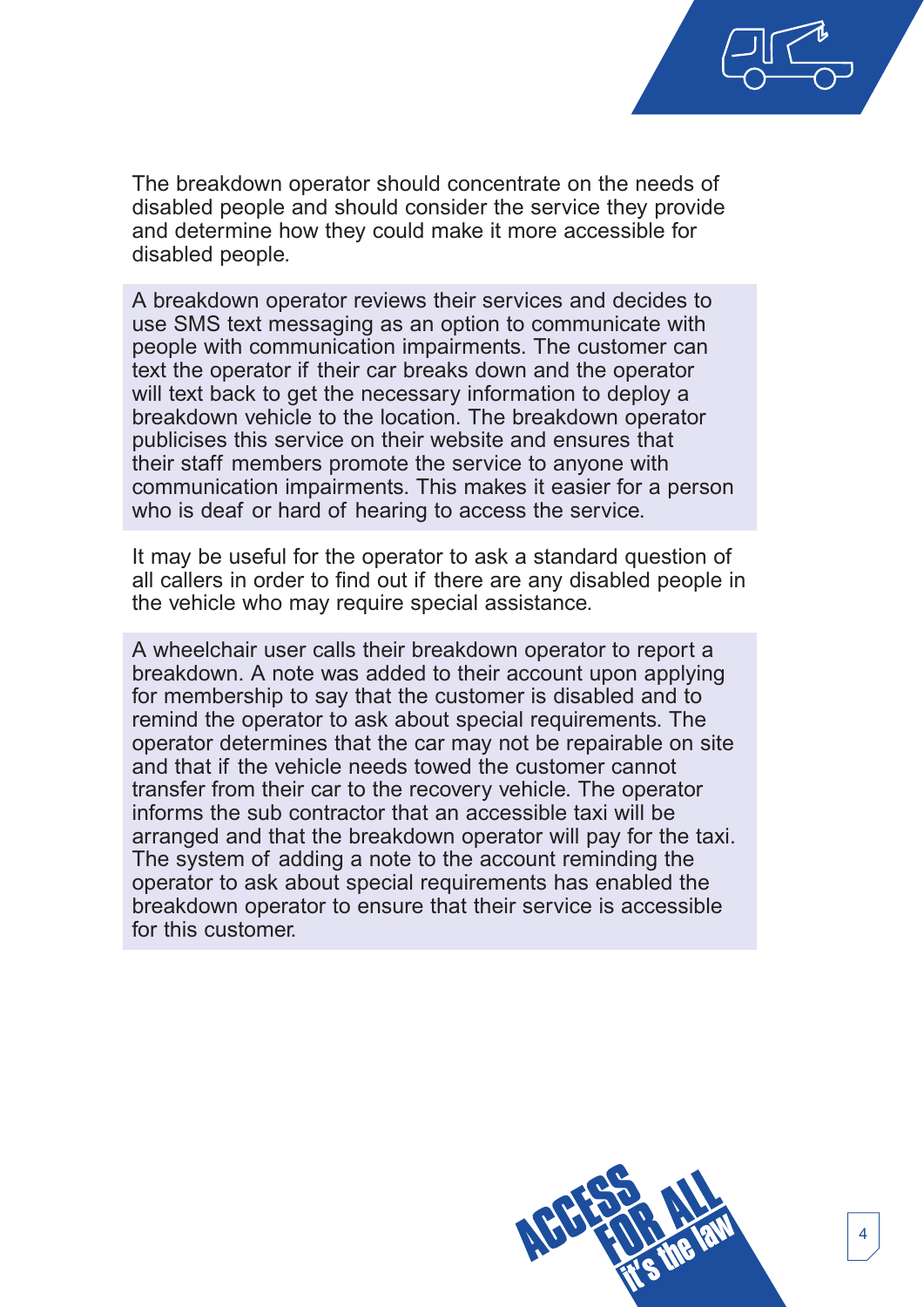# **What is disability discrimination? discrimination in transport**

## **Less favourable treatment**

**Avoiding disability**

Disability discrimination occurs when a transport provider treats a disabled person less favourably because of their disability and cannot show that this treatment is justified. Even if it is unintentional, this behaviour can still amount to discrimination. For example:

In a breakdown recovery operator's membership agreement there is a clause which states that the operator will not charge for bringing a customer from the scene of a breakdown or accident in a recovery vehicle. The operator arranges for alternative transport for a member who is also a wheelchair user and charges them extra. This would be discrimination as the breakdown operator is treating the disabled customer less favourably because of his or her disability.

## **Reasonable adjustments**

Transport providers can also discriminate if they fail to make a "reasonable adjustment" to make their services more accessible to a disabled person. Transport providers should not wait until a disabled person wants to use their services before they give consideration to their duty to make reasonable adjustments. Transport providers should be planning continually for the reasonable adjustments they need to make, whether or not they already have disabled customers or passengers. They should anticipate the requirements of disabled people and the adjustments that may have to be made for them.

The operator may have to change a **policy, procedure or practice**.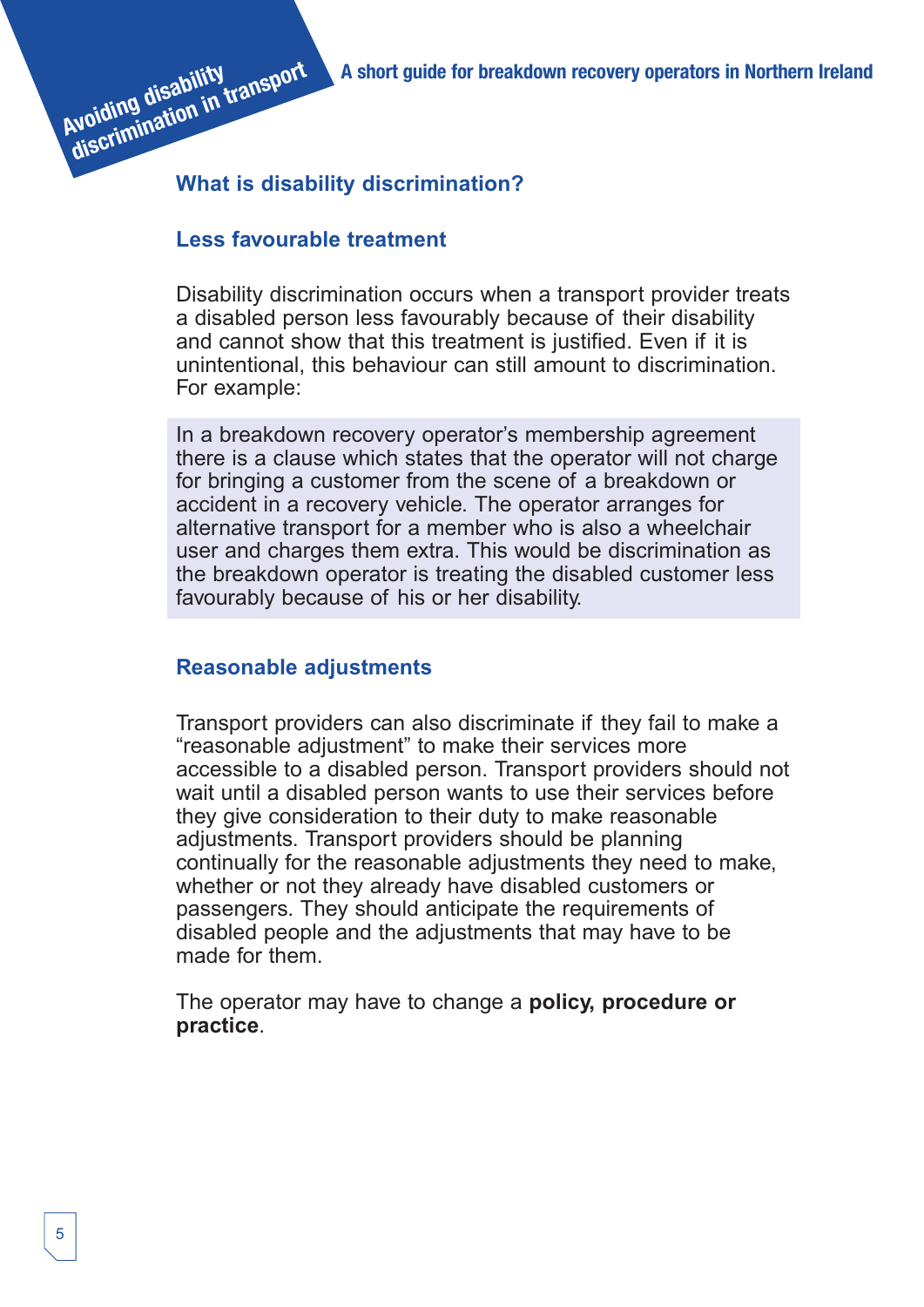

A deaf customer's car breaks down and she contacts a breakdown company of which she is a member. As part of the customer's membership package she gets free transport to her home in the event that their vehicle cannot be repaired by the roadside. The operator of the repair vehicle cannot repair the vehicle at the roadside and has to tow it to the nearest garage. Before he leaves to tow the vehicle the operator tells the customer, who has an assistance dog, that the organisation has a policy of not allowing animals in their recovery vehicles, despite the vehicle having adequate room, and advises the customer to order a taxi or arrange alternative transport. This may amount to discrimination, even if it is unintentional, as the operator has not made a reasonable adjustment to its policy to enable the disabled customer to access the service.

In the above example, the operator of the breakdown recovery vehicle could agree to change the policy of not accepting animals in his or her vehicles for this customer as the dog is an assistance animal. In this example, if there was no room in the vehicle for the assistance dog the operator should still make a reasonable adjustment by arranging for a taxi to pick up the disabled passenger and the dog. If a policy, procedure or practice discriminates against a disabled person the breakdown recovery operator should consider how they can alter or change the policy to ensure that the disabled person is not discriminated against.

A breakdown operator has a practice of placing customers in a queue on a "first come first served" basis. A motorist calls the operator to report a breakdown and explains that she has a heart condition which requires regular medication. The motorist is afraid that if she does not get home to take her medication in time, there could be serious medical side effects. The operator places this caller at the top of the queue for assistance. This would be a reasonable adjustment for the operator to make.

The operator may have to **provide an auxiliary aid or service**. This would include, for example, the provision of an SMS text messaging service for customers with communication impairments.

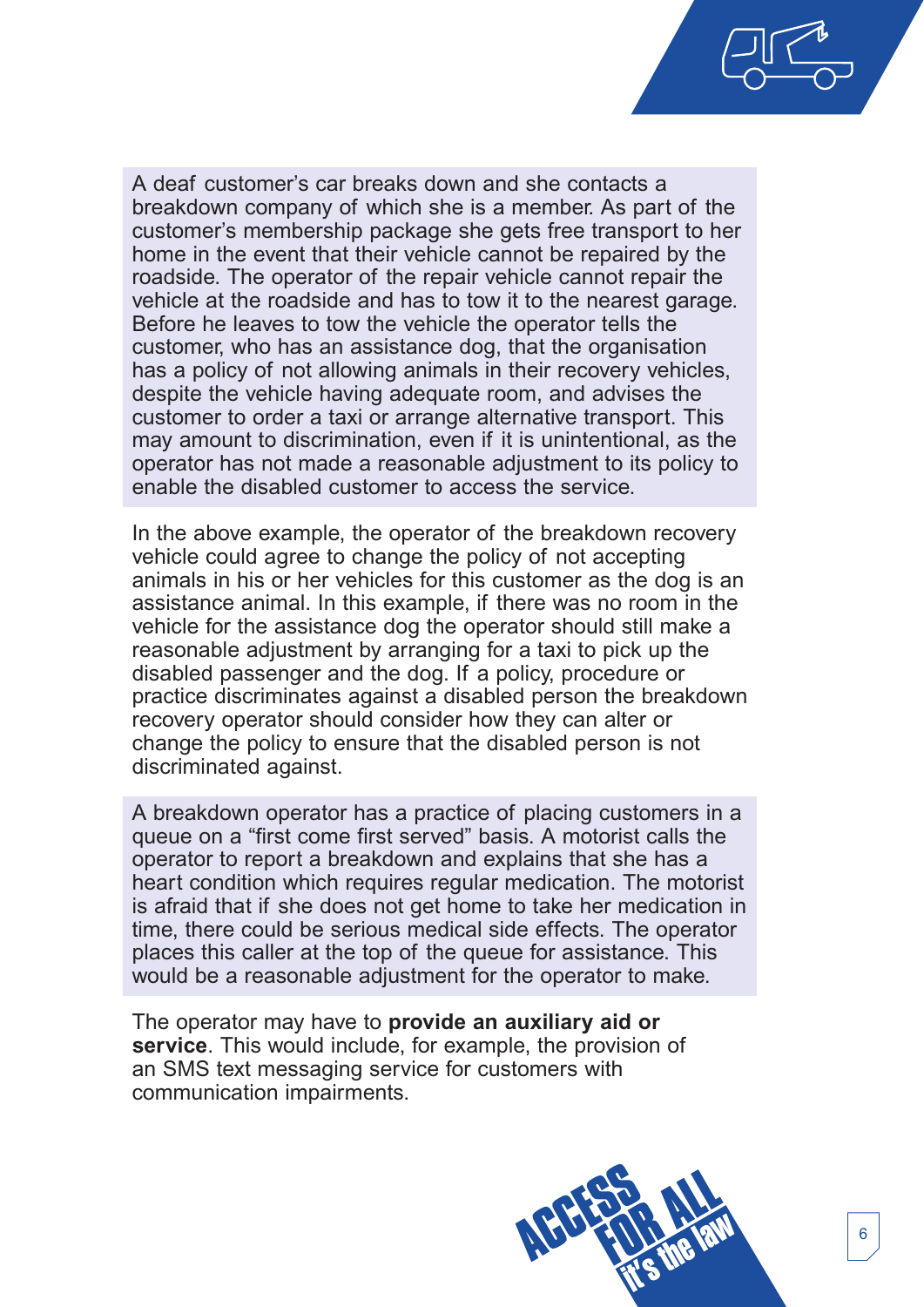Where a **physical feature** makes it impossible or unreasonably difficult for disabled people to make use of a service in respect of the provision or use of a breakdown recovery vehicle, a transport provider must take reasonable steps to provide a reasonable alternative method of making the service available to disabled people.

A breakdown recovery operator sends a vehicle to assist a disabled motorist whose car has broken down on his journey home. On arrival, the breakdown recovery representative discovers that the broken-down car cannot be repaired immediately and must be towed away. The terms of the motorist's breakdown contract provide for him to be taken on to his destination in the event of a breakdown that cannot be resolved on site. The breakdown recovery operator would usually expect to comply with these terms by transporting customers in the cab of the recovery vehicle. The cab has steps leading up to it, which constitute a physical feature. However, the motorist has a mobility impairment and cannot climb up the steps into the cab. The breakdown recovery operator therefore orders an accessible vehicle, perhaps a suitable taxi, to take the motorist home at no extra charge. This is provision of a service by an alternative method and is likely to be a reasonable step for the breakdown recovery operator to have to take.

#### **When can a transport provider justify less favourable treatment or a failure to make reasonable adjustments?**

In limited and specified circumstances, a transport provider can justify less favourable treatment or a failure to make reasonable adjustments. However, this cannot be used as a reason for a general exclusion of disabled people from access to services. They include, for example, health and safety. Please see the Code of Practice for further details.

**Avoiding disability**

**discrimination in transport**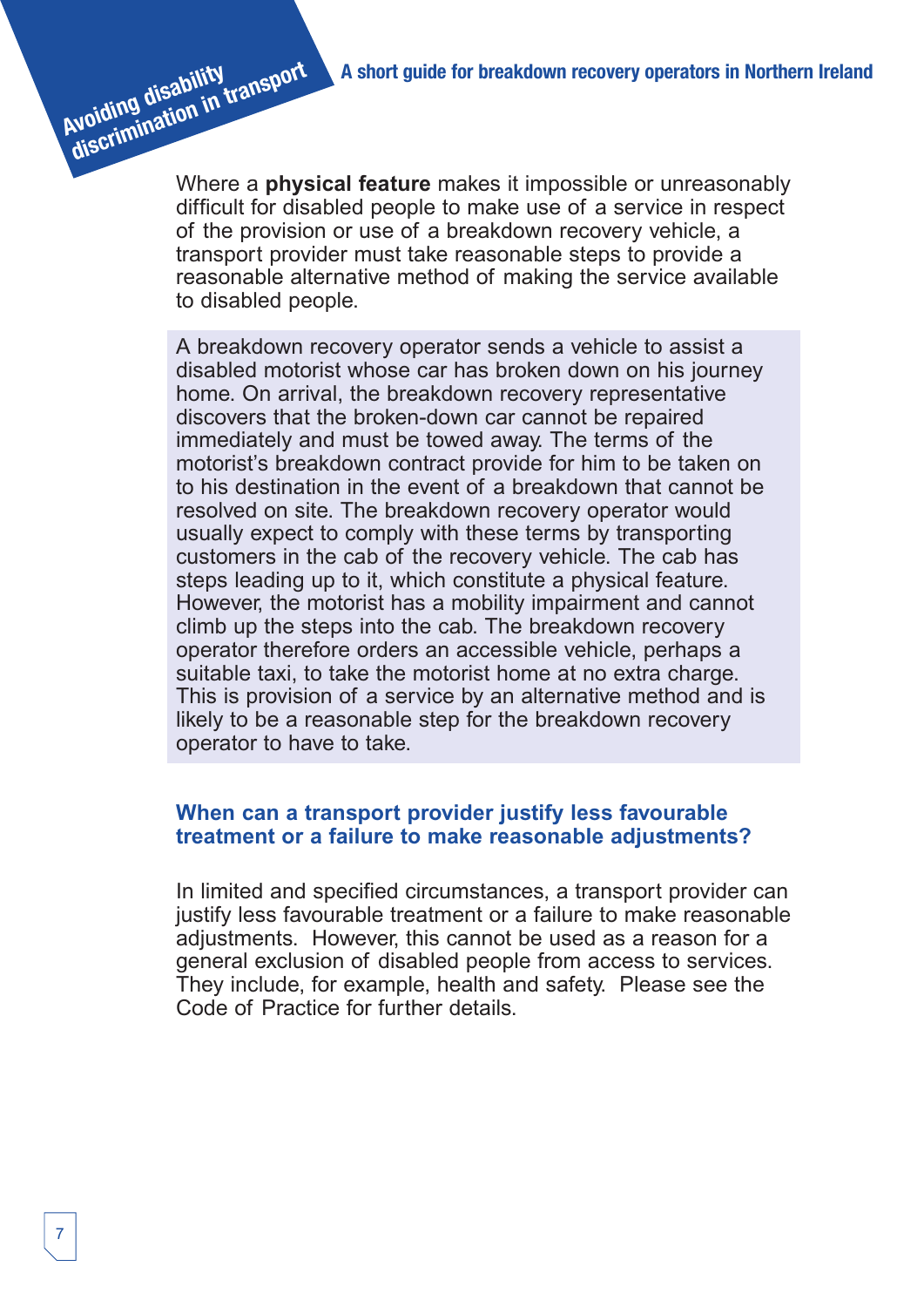

#### **What can breakdown recovery operators do to avoid discrimination?**

Chapter 2 of the Code of Practice on the Provision and Use of Transport Vehicles gives more detail on how an operator can minimise the risk of disability discrimination. This Chapter, as well as the whole Code, should be read in order to minimise the incidence of expensive and time-consuming litigation.

- 1. An operator must **plan** for disabled customers. They should audit all the services and think at every stage about the disabled customer's journey and possible barriers to disabled customers, from becoming a member, contacting the organisation on the telephone or via the website, accessing any premises and the actual delivery of a breakdown recovery service. Once barriers have been identified, the organisation should look at what they can do to remove the barriers so that they can provide the optimum service to disabled passengers.
- 2. An operator should include a **review** of disability equality each time any of the organisation's services are reviewed or evaluated.
- 3. Breakdown recovery operators should keep up to date with **technological developments** to ensure that they are providing all of the solutions possible to prevent barriers to disabled people using the breakdown recovery service.
- 4. It is essential that breakdown recovery operators **listen** to customers. They should consult disabled customers to see how the services can be made more accessible and listen to customer complaints. If complaints are received about disability discrimination or services being difficult to access for disabled people, a breakdown recovery operator should review these services and see how they can be changed and consider any reasonable adjustments that can be made.
- 5. The operator should ensure that it has a positive **policy** on the provision of services to ensure inclusion of disabled people and this should be communicated to staff. The

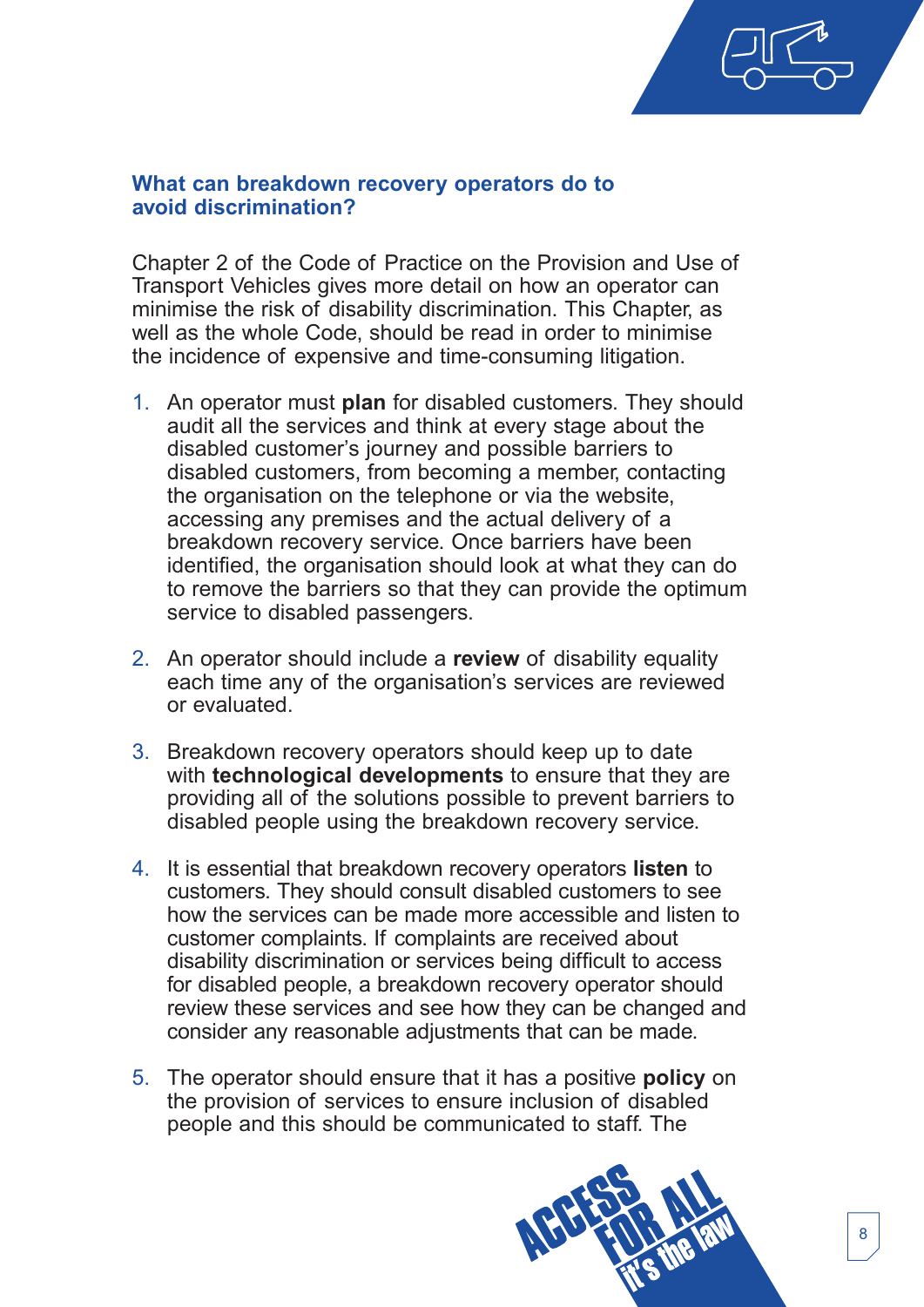operator should make sure that staff are aware of the consequences of potential breaches of this policy and address acts of disability discrimination by staff as part of disciplinary rules and procedures.

- 6. The implementation of all equality policies should be **monitored**.
- 7. Disability awareness and disability equality **training** should be provided for all staff. As the breakdown recovery operator is responsible for the actions of its employees in the course of their employment, it is important that it ensures that all staff members are trained to assist disabled passengers. All training should be relevant, up-to-date and provided on a regular basis.
	- Staff members should be given an overview of their obligations to disabled passengers.
	- They should be trained on how to assist disabled people, this should include training on how to assist people who may not be obviously disabled, who may have epilepsy or a heart condition.
	- Staff members should be trained not to assume that people need help but to ask if a passenger requires help before giving it.
	- Staff should be trained in the safe operation of any equipment.
	- Ensure that all staff members know how to communicate with passengers with learning difficulties or speech impairments and passengers with hearing impairments for example telephone operators should be aware of Typetalk, a service that lets deaf and hard of hearing people use a textphone to communicate, the telephone operator acts as an intermediary between the callers.
	- Instruct staff on what to do in an emergency in terms of disabled passengers.

**Avoiding disability**

**discrimination in transport**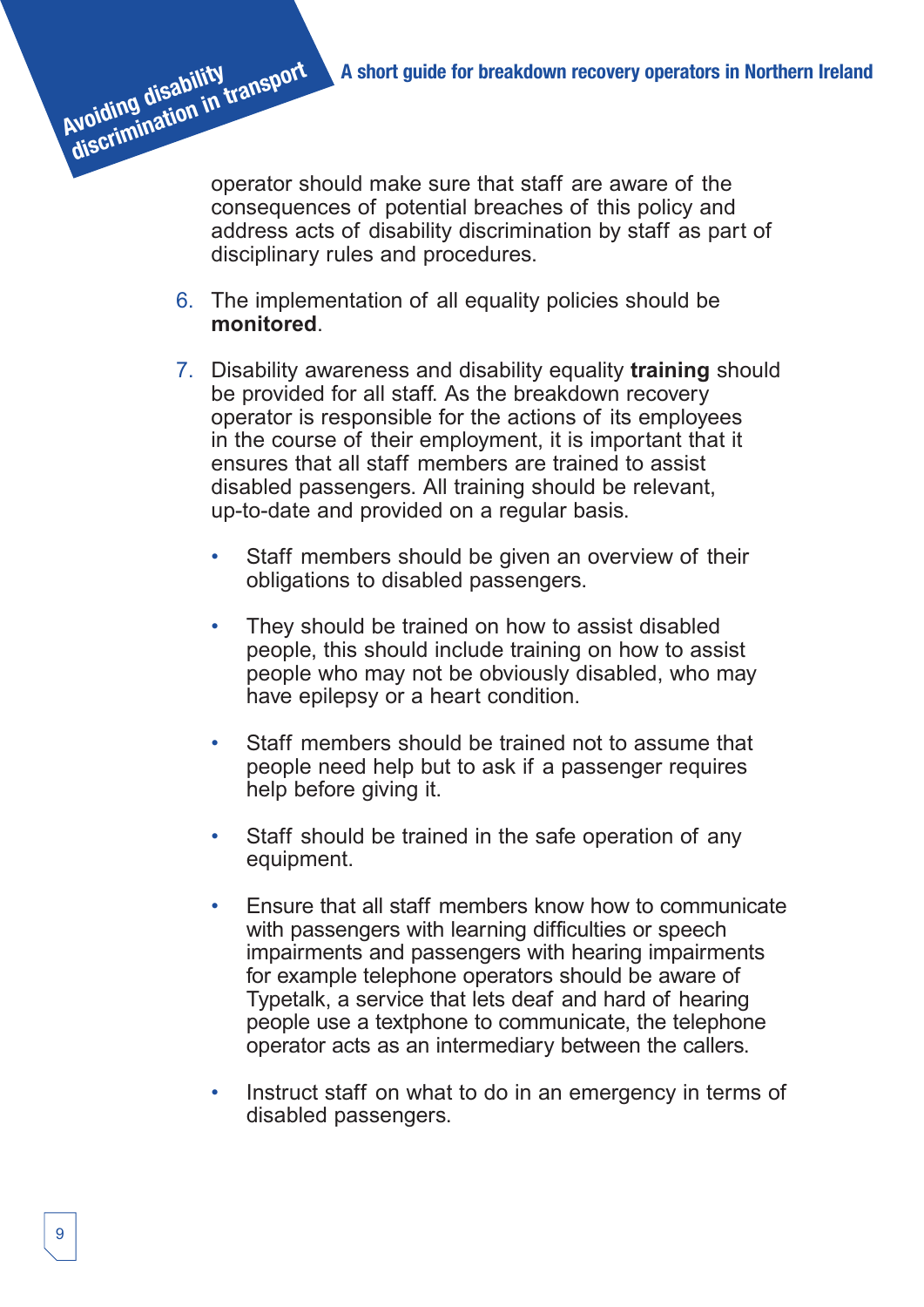

8. Breakdown recovery operators must have a customer complaints procedure which is easy for disabled people to use. It is essential that transport providers deal effectively with all complaints of disability discrimination. Disability discrimination complaints should be dealt with promptly, seriously, sympathetically, confidentially and effectively. By dealing with complaints in this way, transport providers are reinforcing their message that they consider complaints of disability discrimination a serious matter.

#### **How can we help?**

The Equality Commission can provide advice, guidance and training on complying with the legislation. For more information please contact:

#### **The Equality Commission for Northern Ireland**

Equality House 7 – 9 Shaftesbury Square **Belfast** BT2 7DP

| Telephone:      | 028 90 890 890 (enquiry line) |
|-----------------|-------------------------------|
| Fax:            | 028 90 248 687                |
| Textphone:      | 028 90 500 589                |
| Email:          | information@equalityni.org    |
| <b>Website:</b> | www.equalityni.org            |

You can also use Typetalk to contact us.